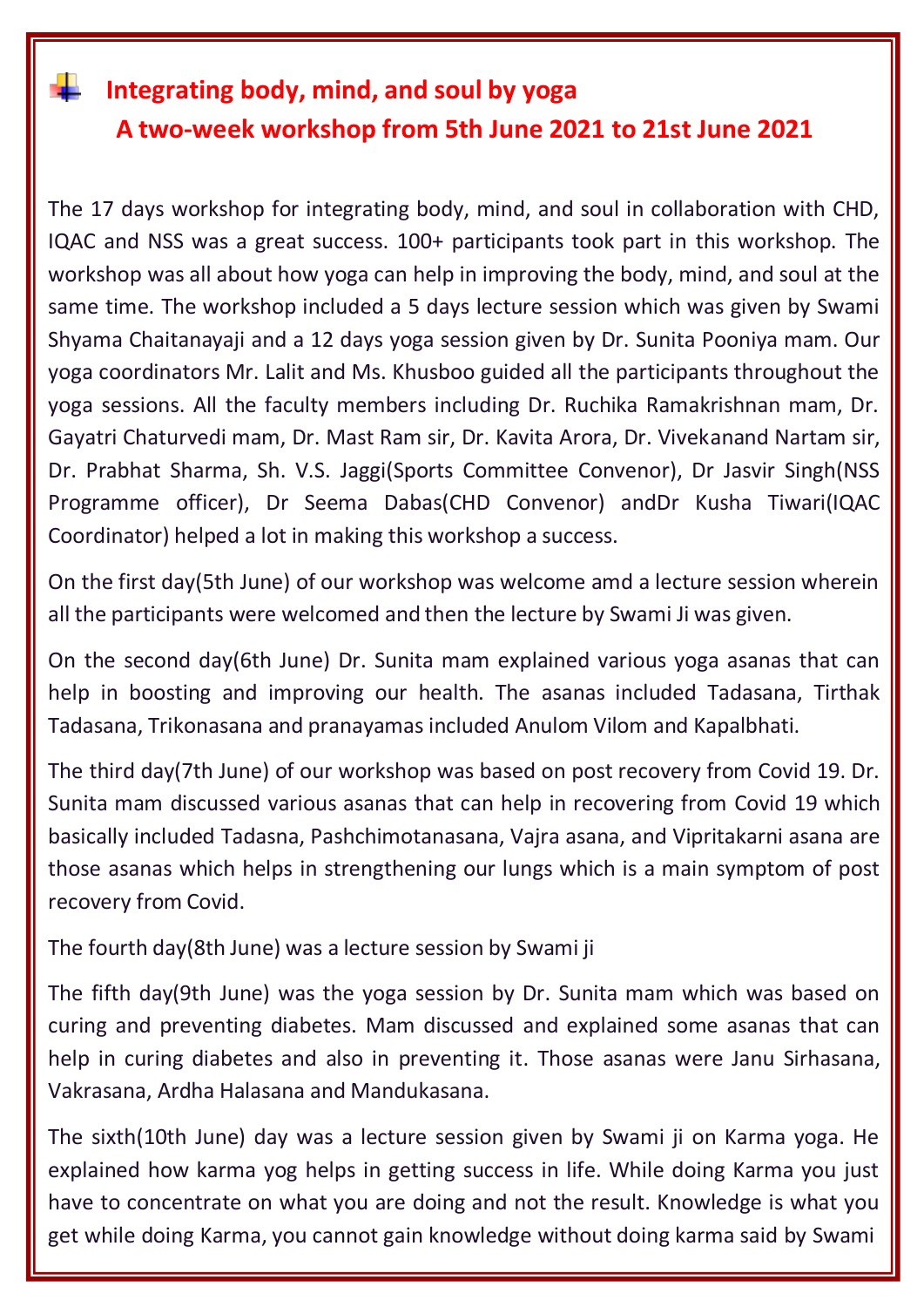ji. He also gave advice to all the students that they don't have to imitate others, they just have to be mindful and attentive while doing their karma.

The seventh day(11th June) of our workshop was a yoga session by Dr. Sunita mam which was based on curing thyroid. She explained various yoga asanas that can help in curing thyroid which included Dhanurasana, Bhujangasana, Setubandh asana, Matasya asana and Ujayiasana. These are the various asanas that can help in curing thyroid.

The eighth day(12th June) of our workshop was a yoga session by Dr. Sunita mam which was based on strengthening back and curing back pain. The various asanas that were discussed were Bhujangasana, Makrasana and Setubandhasana.

The ninth day(13th June) of our workshop was a lecture session given by Swami ji which was based on Bhakti Yog. Swami Ji explained about the relationship that humans and God have. He also explained what a devotee is and its relationship with God. A devotee's love for God is unconditional.

The tenth day(14th June) of our workshop was a yoga session by Dr. Sunita mam which was based on curing Cervical Spondylosis. The asanas that can help in strengthening the cervical region are Vajrasna, Gomukhasana, Makarasana and Sarpasana.

The eleventh day(15th June) of our workshop was a yoga session by Dr. Sunita mam which was based on curing arthritis. The asanas that can help in strengthening joints are Tadasana, Pawanmukt asana and some knee exercises.

The twelfth day(16th June) of our workshop was a yoga session by Dr. Sunita mam which was based on migraine. The asanas that can help in improving migraine are Janu Sirhasana, Shashankasana, Padhastasana and Viprit Padhastasana.

The thirteenth day(17th June) of our workshop was a yoga session by Dr. Sunita mam which was based on reducing fat and weight loss. The various asanas that were discussed are Kati Chakrasana, Chakki Chalanasna and Surya Namaskar.

The fourteenth day(18th June) of our workshop was a yoga session by Dr. Sunita mam which was based on improving mental health. The asanas that can help in mental peace are Tadasana, Vrikshasana, Trikonasana, Bhadrasana and Paschimotanasana.

The Fifteenth day(19th June) of our workshop was a yoga session by Dr. Sunita mam which was also based on improving mental health. The asanas that were performed on the 18th were repeated again.